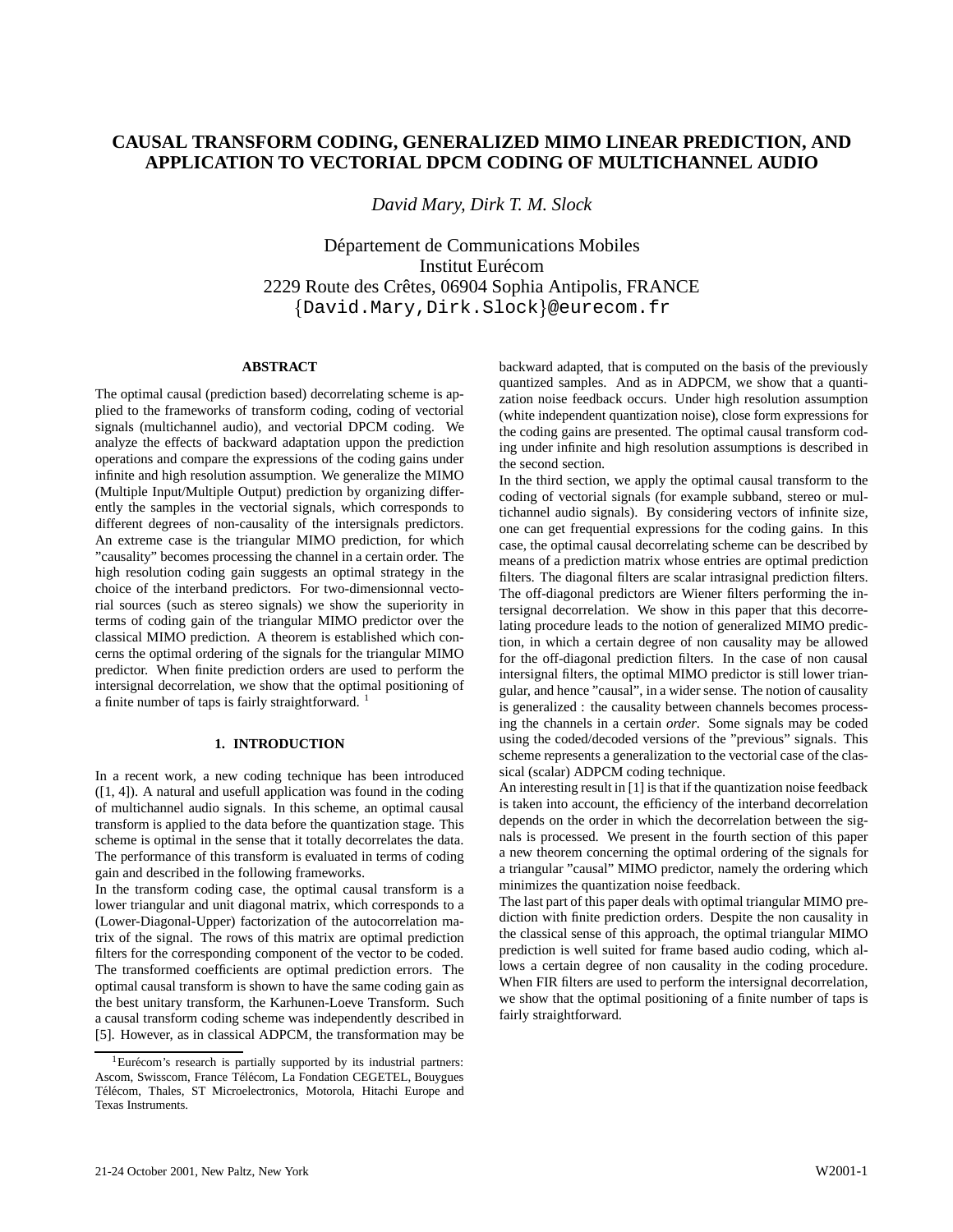#### **2. OPTIMAL CAUSAL TRANSFORM CODING**

Let us consider the generalization of the classical DPCM coding scheme applied to a vector  $X = [x_1...x_N]^T$ , see Figure 1. A

#### Figure 1: Vectorial DPCM coding scheme.

matricial transformation L is applied to the vector  $X: Y = LX =$  $X - \overline{L}X$ , where  $\overline{L}X$  is the reference vector. The difference vector  $Y = [y_1 \dots y_N]^T$  is then quantized using a set **Q** of quantizers  $Q_i$ . The output  $X^q$  is  $Y^q + LX$ . Note that the quantization error X equals the reconstruction error  $\tilde{Y}$ :

$$
\tilde{X} = X - X^{q} = X - (Y^{q} + \overline{L}X) = X - \overline{L}X - Y^{q} = Y - Y^{q} = \tilde{Y},
$$
\n(1)

as in the unitary case. The constraint imposed on the transformation is here the causality, which imposes a lower triangular structure. The unitary aspect of the transform appears in the unicity of the main diagonal  $(\overline{L} = I - L)$  is hence strictly lower triangular and represents the degrees of freedom of the transformation). The notion of causality could be generalized by working with the permuted components of X and Y, which gives  $\mathcal{P}Y = L \mathcal{P}X$  or  $Y = (\mathcal{P}^{T} L \mathcal{P})X$ , where  $\mathcal P$  is a permutation matrix. On one hand, the coding gain for a transformation  $L$  is

$$
G_{TC}(L) = \frac{E\|\tilde{X}\|_{(I)}^2}{E\|\tilde{X}\|_{(L)}^2} = \frac{E\|\tilde{X}\|_{(I)}^2}{E\|\tilde{Y}\|_{(L)}^2},\tag{2}
$$

where  $I$  is the identity matrix (which corresponds to the absence of transformation), and the notation  $||X||_{(T)}^2$  denotes the variance of the quantization error on the vectorial signal  $X$ , obtained for a transformation  $T$ . The second equality in (2) follows from the equality (1), as in the unitary case. On the other hand, the SNR is defined for a transformation <sup>L</sup> as

$$
SNR(L) = \frac{E\|X\|^2}{E\|\tilde{X}\|_{(L)}^2} = \frac{E\|X\|^2}{E\|\tilde{Y}\|_{(L)}^2} = \frac{E\|X\|^2}{E\|Y\|_{(L)}^2} \frac{E\|Y\|_{(L)}^2}{E\|\tilde{Y}\|_{(L)}^2}
$$
(3)

where the first factor represents the gain of the transformation. We now should determine the optimal transformation <sup>L</sup> and bit assignment which maximizes the coding gain. For a given bit assignment, we should find

$$
L = \arg\max_{L} G_{CT}(L) = \arg\max_{L} SNR(L) = \arg\min_{L} E\|\bar{X}\|_{(L)}^{2}
$$
 or (4)

## **2.1. Ideal case**

In a first step, we neglect the quantization error on the reference signal, and we suppose an optimal bit assignment. A quantizer  $Q_i$  introduces a white noise  $\tilde{y}_i$  on the component  $y_i$ , of variance  $\sigma_{\tilde{y}_i}^2 = c 2^{-2R_i} \sigma_{y_i}^2$ , where  $R_i$  is the number of bits assigned to the quantizer  $Q_i$ , and c is a constant depending on the probability density function of the signal to be quantized (one should assume a Gaussian distribution, linear transform invariant).

For a given L, the optimal bit assignment has to minimize  $E\|Y\|_{(L)}^2 = -\sqrt{2}$  $\sum_{i=1}^{N} \sigma_{y_i}^2 c 2^{-2R_i}$  under the constraint  $\sum_{i=1}^{N} R_i = NR$ , where R that the is the average number of bits assigned to the N quantizers  $Q_i$ . Using well-known techniques [6], and abstracting the fact that the  $R_i$ 

are integer and non negative, one shows that

$$
\sigma_{\vec{y}_i}^2 = c \, 2^{-2R_i} \sigma_{y_i}^2 = c \, 2^{-2R} \left( \prod_{i=1}^N \sigma_{y_i}^2 \right)^{\frac{1}{N}} \tag{5}
$$

Note here that the optimal quantization errors variances  $\sigma_{\tilde{y}_i}^2$  are equal (independentof <sup>i</sup>).

 $\tilde{Y}$  with respect to the past values of X, the  $X_{1:i-1}$ , and the optimal Optimization of L : we should consider  $\min_{L}(\prod_{i=1}^{N} \sigma_{y_i}^2)^{\frac{1}{N}}$ , where the  $\sigma_{y_i}^2$  depend on the rows  $L_i$  of  $L : \sigma_{y_i}^2 = \sigma_{y_i}^2(L_i)$ . The problem is hence separable, and minimizing  $\left(\prod_{i=1}^{N} \sigma_{y_i}^2\right)^{\bar{N}}$  with respect to L is the same as minimizing  $\sigma_{y_i}^2$  with respect to  $L_{i,1:i-1}$ . The components  $y_i$  appear clearly as the prediction errors of  $x_i$ coefficients  $-L_{i,1:i-1}$  are the optimal prediction coefficients. In other words, <sup>L</sup> is such that

$$
LR_{XX}L^{T} = R_{YY} = D = diag{\sigma_{y_1}^{2},...\sigma_{y_N}^{2}} ,
$$
 (6)

where  $diag\{...\}$  represents a diagonal matrix whose elements are  $\sigma_{y_i}^2$ . Since each prediction error  $y_i$  is orthogonal to the subspaces generated by the  $X_{1:i-1}$ , the  $y_i$  are orthogonal, and D is diagonal. It follows that

$$
R_{XX} = L^{-1} R_{YY} L^{-T}, \t\t(7)
$$

which represents the factorisation LDU of  $R_{XX}$ .

$$
L = \left[\begin{array}{cccc} 1 & & & \\ \star & \ddots & 0 & \\ \vdots & \ddots & \ddots \\ \star & \cdots & \star & 1 \end{array}\right] = I - \overline{L}
$$

where the  $\star$  represent the prediction coefficients. Refering to (2), the coding gain can be written as

$$
G_{TC}^{(0)}(L) = \left(\frac{\det\left[diag(R_{XX})\right]}{\det\left[diag(LR_{XX}L^T)\right]}\right)^{\frac{1}{N}}\tag{8}
$$

where  $diag(R)$  denotes here the diagonal matrix which corresponds to the diagonal of the matrix <sup>R</sup>.

#### **2.2. Quantization effects on the coding gain**

 $\tilde{L}$  on the original signal but on its quantized version. In this case, the Let us now inspect the case where the tranformation is not based output vector becomes

$$
Y = X - \overline{L}X^q = X - \overline{L}(X - \tilde{X}) = LX + \overline{L}\tilde{Y}.
$$
 (9)

 $\zeta_{(L)}^2 =$  with this time  $R_{YY} = LR_{XX}L^T + \sigma_{\tilde{y_1}}^2 \overline{LL}^T$ . One can show Y does now not only represent the prediction error  $LX$  of  $X$ , but also the quantization error  $Y$  filtered by the optimal predictor  $L$ . In this case again, the optimal bit assignment has to minimize the sum of the  $\sigma_{\tilde{y}_i}^2$ . It follows that the variances of the quantization noises are  $\sigma_{\tilde{y}_i}^2 = c2^{-2R} \left( \prod_{i=1}^N \sigma_{y_i}^2 \right) \dot{\overline{x}} = \sigma_{\tilde{y}_1}^2$ , independent of i. The autocorrelation matrix of the noise is hence  $R_{\tilde{Y}\tilde{Y}} = \sigma_{\tilde{y_1}}^2 I$ . To optimize L, one should consider  $\min_{L} (\det [diag(R_{YY})])$ , that the resolution of the normal equations leads to the following expression of the coding gain  $G_{CT}^{(1)}(L)$ , taking into account the first order of the perturbations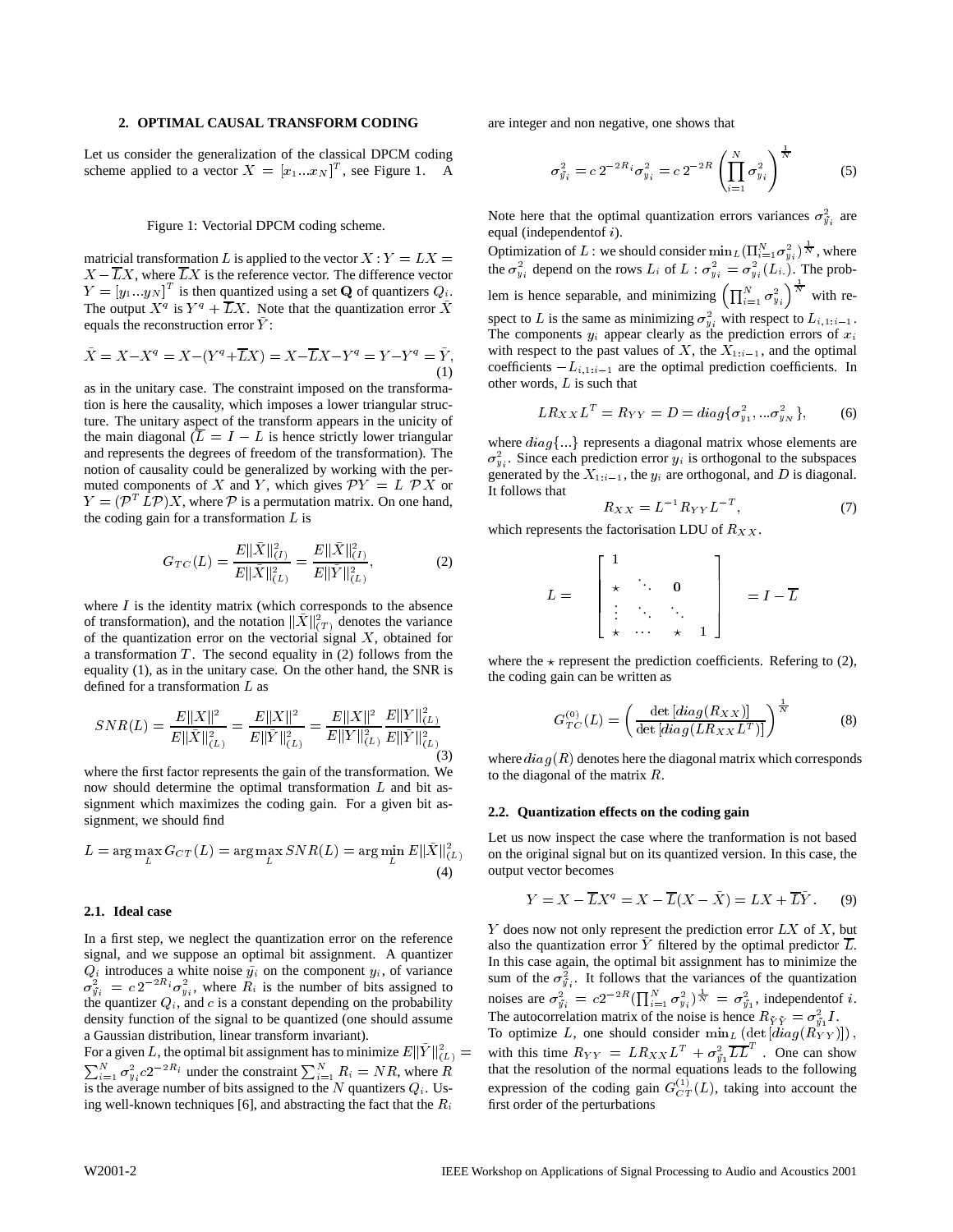$$
G_{TC}^{(1)}(L) \approx \left(\frac{\det\left[diag(R_{XX})\right]}{\det\left[diag(LR_{XX}L^T + \sigma_{\tilde{y}_1}^2 \overline{LL}^T)\right]}\right)^{\frac{1}{N}} \quad (10)
$$

with  $LR_{XX}L^{T} = D$  and  $\sigma_{\tilde{y}_1}^2 = c 2^{-2R} (\det D)^{\frac{1}{N}}$  where D is the diagonal matrix of the non perturbated prediction error variances, and L and  $\overline{L}$  are also non perturbated quantities. This expression is established under the high resolution assumption ( $\sigma_{\tilde{u}_1}^2 I$  is small in comparison with  $R_{XX}$ ). On can further show that the coding gain may also be written as

$$
G_{TC}^{(1)}(L) \approx G_{TC}^{(0)}(L) \left( 1 - \frac{\sigma_{\tilde{y}_1}^2}{N} \left( \Sigma_{i=1}^N \frac{1}{\lambda_i} - \Sigma_{i=1}^N \frac{1}{\sigma_{y_i}^2} \right) \right) \text{ remain} \text{ from, to} \text{ from} \tag{11}
$$

where  $\{\lambda_i\}$  denote the eigenvalues of  $R_{XX}$ .

## **3. GENERALIZED MIMO PREDICTION**

#### **3.1. Ideal case**

Let us now consider the case where X is made of a succession of samples of a vectorial signal  $\underline{x}_k = [x_{1,k} \cdots x_{M,k}]^T$ . Some particular cases of scalar signals  $x_i$  are subband signals, stereo or multichannel audio signals.  $X_k = [\underline{x}_0^T \ \ \underline{x}_1^T \ \ \ \ \ \underline{x}_k^T]^T$ , and one can also write  $Y_k = \left[\underline{y}_0^T \quad \underline{y}_1^T \cdots \underline{y}_k^T\right]^T$  $\frac{y}{k}$ , with  $[y_k]$ <sup>T</sup> with  $y_k = [y_{1,k} \t y_{M,k}]$ <sup>T</sup>. no For these vectorial signals , it is interesting to consider the limit case where the dimension  $k$  goes to infinity, and where the signal  $x_k$  is stationary. In this case, the optimal transform L will lead to a signal  $y_i$ , asymptotically stationary too, since  $L$  will become block Toeplitz (with blocks of size  $M \times M$ ). We obtain in this case

$$
G_{TC}^{(0)}(L) = \lim_{k \to \infty} \left( \frac{\det \left[ diag(R_{X_k X_k}) \right]}{\det \left[ diag(LR_{X_k X_k} L^T) \right]} \right)^{\frac{1}{Mk}} \tag{12}
$$

$$
= \left(\frac{\det\left[diag(R_{\underline{x}_k\underline{x}_k})\right]}{\det[diag(R_{\underline{y}_k\underline{y}_k})]}\right)^{\frac{1}{M}} = \left(\frac{\prod_{i=1}^M \sigma_{x_i}^2}{\prod_{i=1}^M \sigma_{y_i}^2}\right)^{\frac{1}{M}} \qquad (13)
$$

where  $y_{i,k}$  is the optimal prediction error of infinite order of  $x_{i,k}$ , based on  $\{\underline{x}_{-\infty:k-1}, x_{1:i-1,k}\}$ . One will continue to denote by  $L_i$ (now of infinite dimension) the vector of the corresponding prediction coefficients.

There exists a frequential expression for  $\prod_{i=1}^{M} \sigma_{y_i}^2$ . Writing the prediction operation in the frequency domain, and using the fact that  $y_k$  is a totally decorrelated signal (its power spectral density can be written as  $S_{yy}(f) = R_{yy} = diag\{\sigma_{y_1}^2, \dots, \sigma_{y_M}^2\}$ , one can show that

$$
\prod_{i=1}^{M} \sigma_{y_i}^2 = e^{\int \frac{1}{2} \ln[\det(S_{\underline{x}\underline{x}}(f))] df}
$$
(14)

The prediction operation can also be described by optimal MIMO predictor  $L(z)$  with filters of infinite length. Let us consider two extreme cases of different  $L(z)$ , for  $M = 2$ . In the classical MIMO Prediction [2] the predictor  $L(z)$  is

$$
L(z)=\left[\begin{array}{cc}L_{11}(z) & L_{12}(z)\\ L_{21}(z) & L_{22}(z)\end{array}\right]\ \ with\ \ L_0=\left[\begin{array}{cc}1 & 0\\ l_{21} & 1\end{array}\right],
$$

in order to keep the structure (temporally) causal. Another causal (in a wider sense) transform [3] is

$$
T(z) = \begin{bmatrix} 1 & 0 \\ 0 & T_{22}(z) \end{bmatrix} \begin{bmatrix} 1 & 0 \\ W_{21}(z) & 1 \end{bmatrix} \begin{bmatrix} T_{11}(z) & 0 \\ 0 & 1 \end{bmatrix}
$$

$$
= \begin{bmatrix} T_{11}(z) & 0 \\ T_{22}(z)W_{21}(z)T_{11}(z) & T_{22}(z) \end{bmatrix}
$$
(15)

where  $T_{ii}(z)$  are predictors for scalar signals, and  $W_{21}(z)$  is a Wiener filter (non constrained to be causal) estimating  $x_{2,k}$  from the whitened version  $y_{1,k}$  of  $x_{1,k}$ . The loss in degrees of freedom occuring with the loss of one interband predictor  $(L_{12}$  in the classical MIMO transformation) is balanced by the non causality of the remaining unique interband predictor  $W_{21}$ . Under infinite resolution, the product of the variances of the subband signal is constant, no matter which causal transform we use. The coding gain  $G_{TC}^{(0)}$ is invariant by permutation [4]. Each permutation leads to another causal decorrelation of the components of one vector. For a stationary signal, this means that there exists more that one way to decorrelate the scalar signals which compose this signal.

Hence, a generalized MIMO prediction in the case of  $M$  scalar signals can be defined as a classical MIMO prediction on  $x_k =$  $[x_{1,k}$   $x_{2,k+d_1}...x_{M,k+d1+\ldots+d_{M-1}}]^T$ , where  $d_i$  are delays representing the degree of non-causality of the interband predictors. The two previous examples present (for  $M = 2$ ) two extreme cases on an infinity of variantes, which are parametrized by the degrees of non causality (in the classical sense) of the interband predictors.

The triangular "causal" MIMO predictor is an extreme case of  $d_i \rightarrow \infty$ ,  $i = 1, ..., M - 1$ . The "causality" of the triangular predictor matrix becomes processing the channel in a certain *order*, that is, the signals get decorrelated in this order. Note that the notion of causality remains unchanged for the diagonal predictors.

#### **3.2. Quantization effects on the coding gain**

If we now consider the effects of the quantization in the closed loop, the gain  $G_{CT}^{(1)}(L)$  can be expressed as

$$
G_{TC}^{(1)}(L) \approx \lim_{k \to \infty} \left( \frac{\det[diag(R_{X_k X_k})]}{\det[diag(LR_{X_k X_k}L^T + \sigma_{\tilde{y}_1}^2 \overline{L} \overline{L}^T)]} \right)^{\frac{1}{Mk}}
$$
(16)

which leads to

$$
G_{TC}^{(1)}(L) \approx G_{TC}^{(0)}(L) \left(1 - \sigma_{\tilde{y}_1}^2 \frac{1}{M} \sum_{i=1}^{M} \frac{\|L_i\|^2 - 1}{\sigma_{y_i}^2}\right) . \quad (17)
$$

As in the ideal case, one can derive a frequential expression for  $G_{CT}^{\sim}(L)$ 

$$
G_{TC}^{(1)} \approx G_{TC}^{(0)} \left[ 1 + \frac{\sigma_{\tilde{y}_1}^2}{M} \left( - \int_{-\frac{1}{2}}^{\frac{1}{2}} tr\left( S_{xx}^{-1}(f) \right) df + \sum_{i=1}^{M} \frac{1}{\sigma_{y_i}^2} \right) \right]
$$
(18)

where, comparing with equation (17), the term  $\int_{-\frac{1}{2}}^{\frac{\pi}{2}} tr \left( S_{xx}^{-1}(f) \right) df$ corresponds to  $\sum_{i=1}^{M} \frac{\|L_i\|^2}{\sigma_{y_i}^2}$ . For filters of infinite length, the backward adapted triangular "causal" MIMO predictor has a direct application to ADPCM coding : the intersignal prediction of the "next" signal can be based on the coded/decoded version of the "previous" signal.